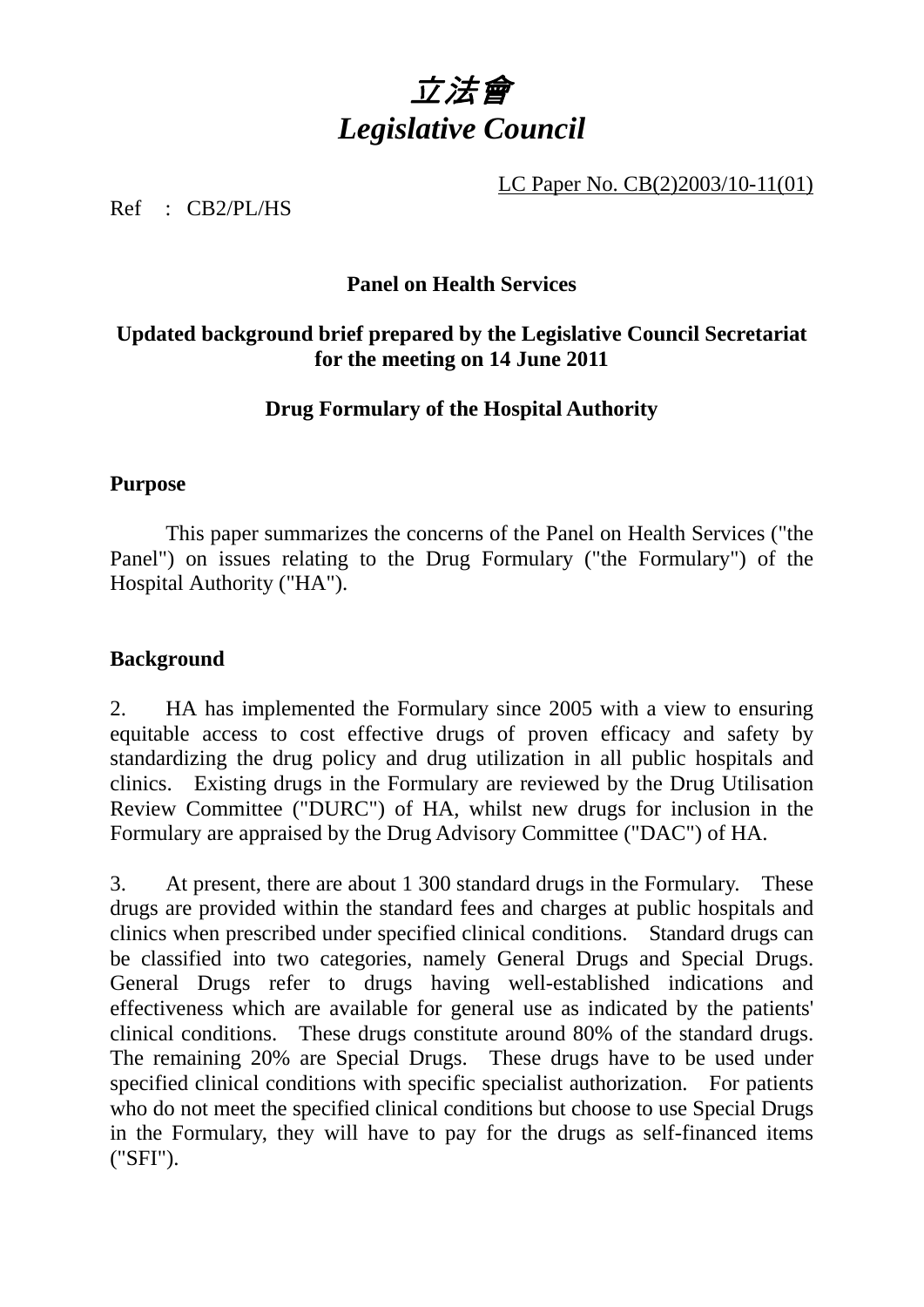4. For those drugs which are not standard drugs in the Formulary, patients have to purchase these SFI at their own expenses. There are four types of these drugs, namely (a) drugs proven to be of significant benefits but extremely expensive for HA to provide as part of its subsidized service; (b) drugs which have preliminary medical evidence only; (c) drugs with marginal benefits over available alternatives but at significantly higher costs; and (d) life-style related drugs which are not medically necessary. For drugs of type (a) above, partial or full subsidy can be provided through the safety net of the Samaritan Fund to needy patients to cover their expenses on these drugs. There are a total of 14 SFI drugs covered in the scope of the Samaritan Fund, among which 10 are for treatment of cancer.

5. Not all SFI drugs can be purchased from HA. The following three categories of SFI drugs are supplied by HA at cost for purchase by patients –

- (a) items not easily accessible in the community (e.g. dangerous drugs as defined under the Dangerous Drugs Ordinance (Cap. 134); certain psychiatric drugs, oncology drugs and immunosuppressives);
- (b) items covered by the Samaritan Fund; and
- (c) items that need to be supplied for operational convenience (e.g. drugs needed by in-patients and day-patients, and drugs to be administered by injection).

For other SFI drugs falling outside the above three categories, patients will need to purchase the drugs from the market.

#### **Deliberations of the Panel**

6. The Panel held 12 meetings between January 2005 and February 2011 to discuss issues relating to the Formulary and received the views of deputations at three meetings. The major concerns of members are summarized below.

#### Introduction of new drugs and review of existing drugs in the Formulary

7. Following the introduction of the Formulary by phases between July and October 2005, the Administration briefed the Panel on the results of its review on the Formulary on 10 July 2006, which proposed, inter alia, the drawing up of a set of more explicit evaluation criteria for the introduction of new drugs into the Formulary. The criteria included (a) efficacy versus alternatives;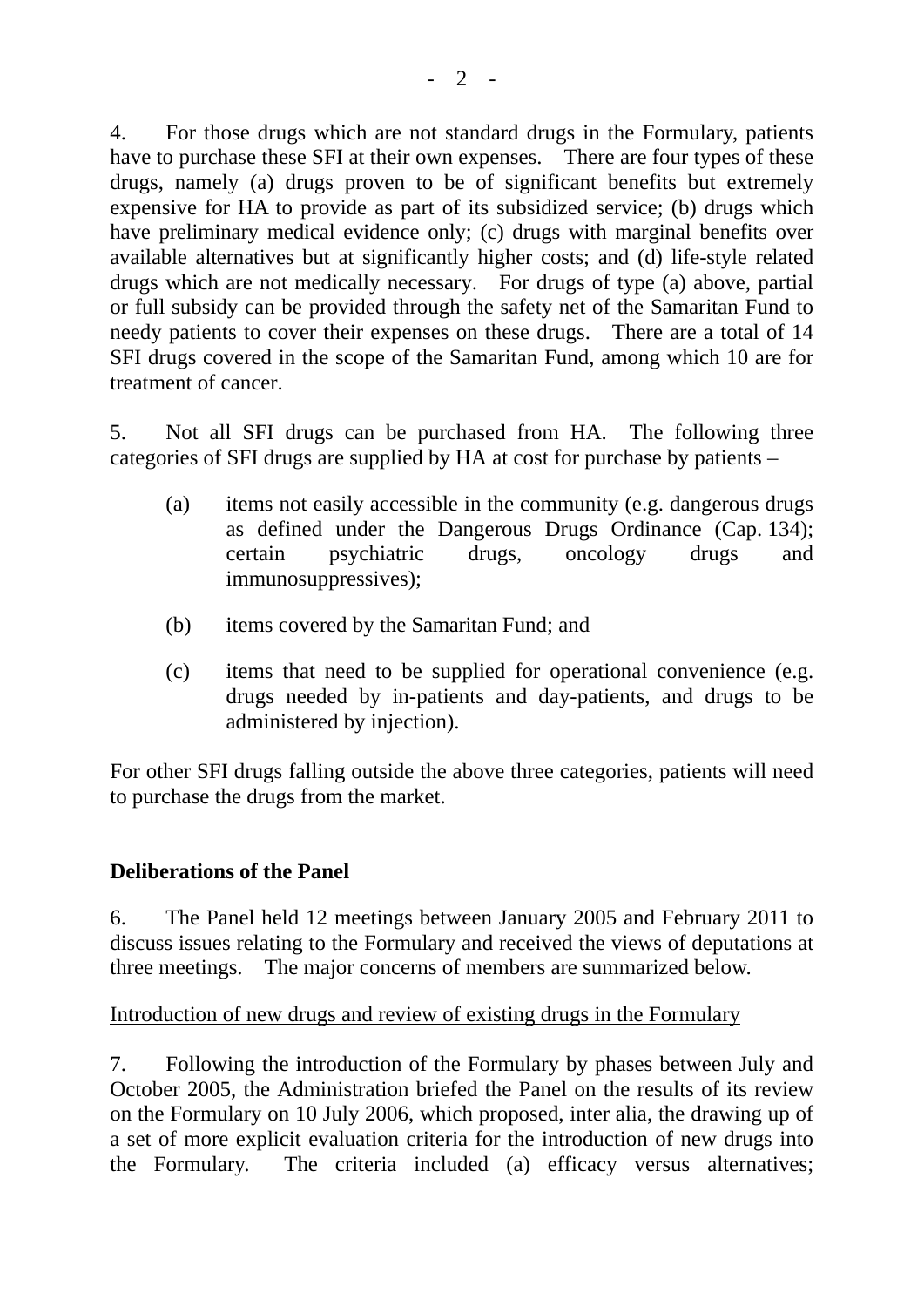(b) efficacy versus placebo; (c) efficacy (no comparator); (d) safety; (e) drug cost versus alternatives; (f) cost impact to HA; (g) overseas reimbursement status; and (h) other considerations (e.g. patient compliance and cost effectiveness studies).

8. Noting that two of the evaluation criteria were related to cost, concern was raised as to whether HA would compromise patients' interests to save money.

9. HA responded that public resources should be utilized with maximal effect of healthcare and all patients should be provided with equitable access to cost effective drugs. Hence, apart from cost, HA would also consider other core values such as evidence-based medical practice, rational use of public resources, targeted subsidy and opportunity cost considerations, as well as facilitation of patient's choice in developing the Formulary.

10. Members expressed dissatisfaction at the low transparency of HA in relation to its decisions on the introduction of new drugs and review of existing drugs. They sought information on the composition of DAC and DURC, and the mechanism for evaluating new or existing drugs in the Formulary.

11. HA advised that DAC, which comprised specialists, pharmacists, clinical pharmacologists and academics, was tasked with recommending new drugs taking into account a number of considerations such as scientific evidence, safety, cost-effectiveness, international practices and comparison with available drugs in the Formulary. DURC assisted HA in reviewing the prevailing drug classes in the Formulary and guidelines of drug treatment. Its composition included the Chairmen of the drug committees of the seven hospital clusters and specialists. Nineteen specialty panels had also been set up under DAC and DURC to provide professional advice on related issues.

12. Members remained of the view that HA should enhance transparency of the Formulary. They urged the Administration to provide more information to the public such as meeting papers of DAC and DURC, summaries of the decisions of the two committees and the reasons for the decisions on the introduction of new drugs and review of existing drugs in the Formulary.

# Engagement with patient groups

13. Members were advised that HA had established a formal consultation mechanism with patient groups on the Formulary. Under the mechanism, annual consultation meetings would be held to inform patients of the latest developments of the Formulary, understand their major concerns, and solicit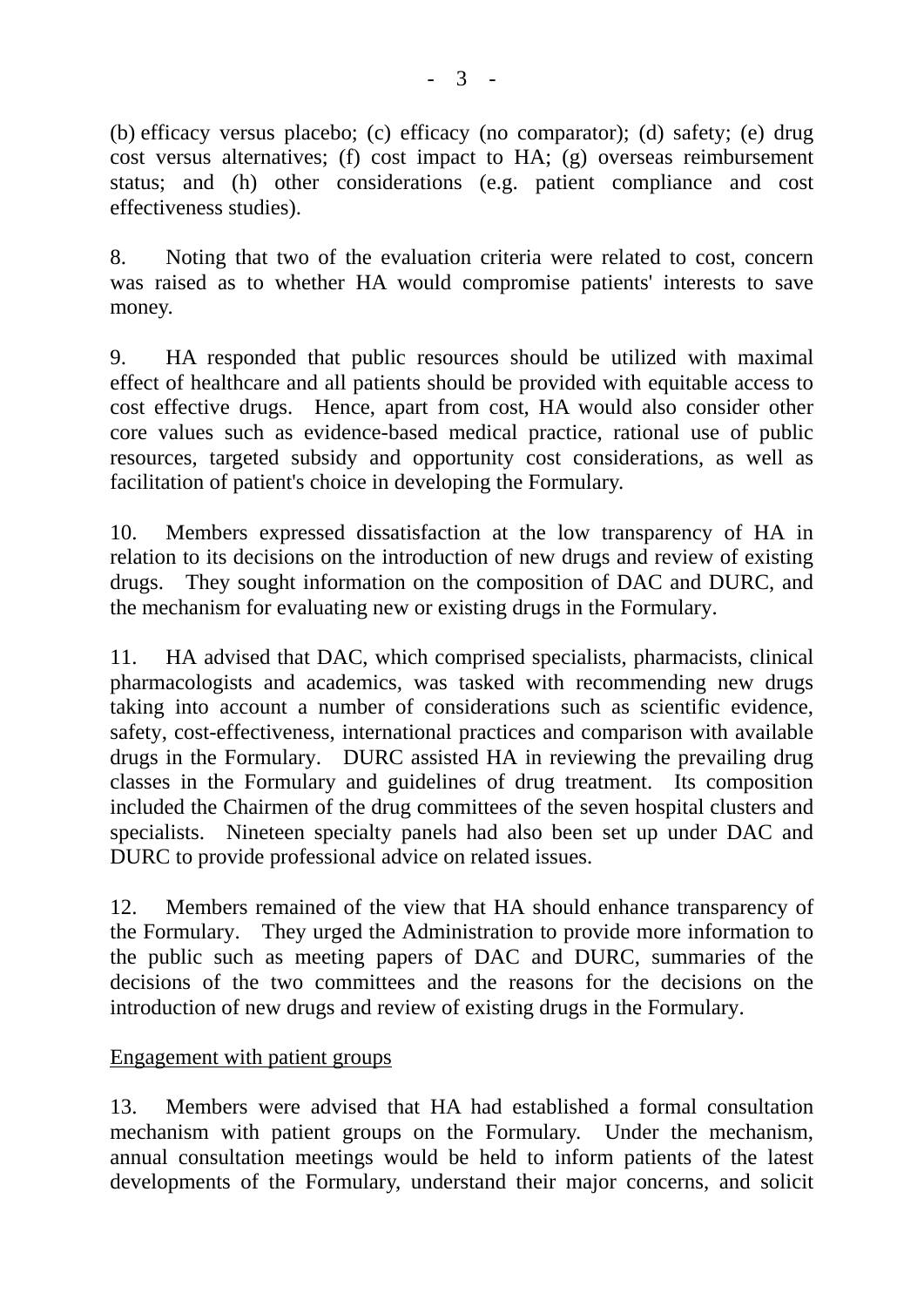their views and suggestions on introduction of new drug items and review of existing drugs in the Formulary. Patient groups would also be given two months' time after the annual consultation meetings to submit their views to HA. Two annual consultation meetings on the Formulary had been held in May 2009 and June 2010 respectively.

14. Concern was raised as to whether HA would invite patient groups to join DAC to appraise new drugs. The Administration advised that when considering whether to introduce new drugs into the Formulary, DAC would take into account the scientific evidence on safety and efficacy, cost effectiveness, technology advances in treatment options and service scope in public hospitals. This would require professional knowledge on the part of doctors, clinical pharmacologists and pharmacists. Nonetheless, HA would take into account views collected under the newly established consultation mechanism with patient groups when considering the introduction of new drugs and the review of existing drugs in the Formulary.

15. On the suggestion that an independent mechanism should be set up to review the Formulary and to receive complaints from patients concerning the use of drugs at public hospitals and clinics, the Administration advised that more time should be given for HA to implement the newly established consultation mechanism with patient groups and to assess its effectiveness.

# Safety net for SFI drugs

16. In the context of discussing the Administration's proposal for a one-off grant of \$1 billion to the Samaritan Fund to meet the Fund's projected funding requirements up to 2012, members expressed concern over the existing arrangements of deciding which drugs should be categorized as SFI drugs with safety net. Members noted that at present, DURC would advise the Samaritan Fund at the beginning of each year on the potential list of SFI drugs to be supported by the Fund. The recommendations of DURC would be considered by the Samaritan Fund Management Committee, which in turn would make recommendations to the Medical Services Development Committee of HA Board.

17. Members were also concerned about the financial burden imposed by the extremely expensive SFI, such as cancer drug Imatinib (Glivec) and drugs for treatment of Mucopolysaccharidoses which would cost about \$200,000 and at least \$1 million per year respectively, on middle-class families. Question was raised on whether consideration would be given to putting a cap of, say, \$100,000, on the expenses borne by each patient for purchasing SFI each year and the amount exceeding the cap to be covered by HA as part of its subsidized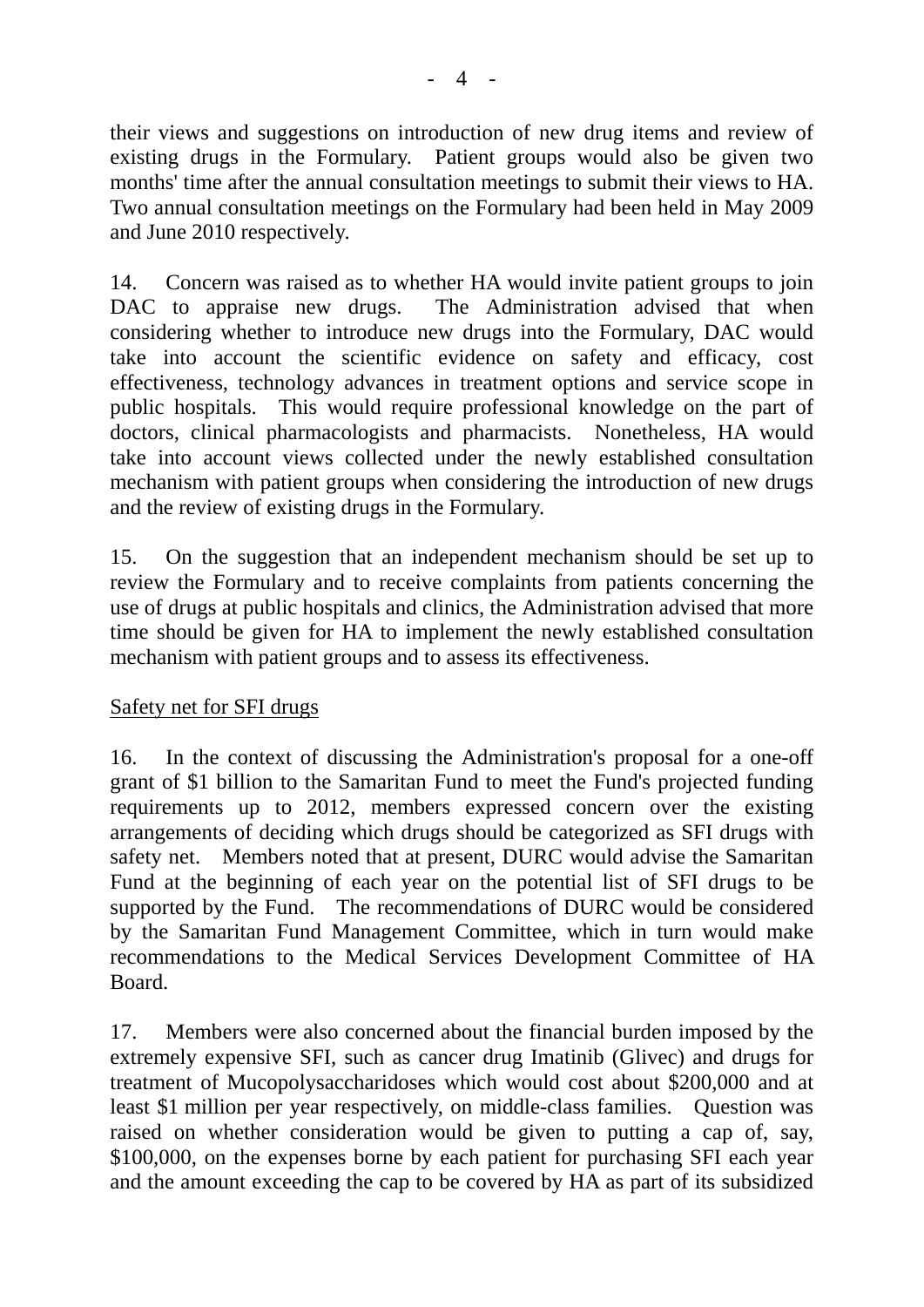services. There was also a suggestion that patients' expenditure on SFI should be tax deductible.

18. The Administration stressed that it was its long-standing policy that no patients would be denied adequate medical treatment due to a lack of means. Needy patients could apply for assistance from the Samaritan Fund to meet expenses on these drugs. Apart from the Samaritan Fund, needy patients might seek fee waiver from HA. Under the fee waiver mechanism, a patient might be provided with a one-off full or partial waiver for hospital fees and charges. The Administration further advised that the Medical Subcommittee under the Community Care Fund was actively considering measures to provide assistance to people facing financial difficulties, in particular those who fell outside the safety net.

19. Members remained of the view that drugs which were proven to be of significant benefits should be covered by the standard fees and charges in public hospitals and clinics, rather than being classified as SFI with safety net.

Use of drugs in life threatening emergency situations

20. At the meeting on 19 June 2009, the Panel discussed the policy on the use of drugs in public hospitals in life threatening emergency situations, and the Queen Elizabeth Hospital incident concerning the charges for the use of a Special Drug called Navo Seven beyond its registered indications for the treatment of a trauma patient injured at a traffic incident on 13 June 2009.

21. Members expressed grave concern about the unawareness of frontline doctors of HA of the principle that patients should not be charged for needed drugs in immediate life threatening emergency situation as well as DURC's decision made in March 2006 which stated that in case of emergency situations, if the use of a SFI or a Special Drug outside its indications specified in the Formulary was considered necessary based on clinicians' professional judgement, and no other alternatives were available, the Special Drug should not be charged as SFI.

22. HA advised that the minutes of the relevant DURC meeting had been circulated to the drug committees of all hospitals where further actions and communication would be pursued. The incident was caused by different interpretations by frontline doctors when a drug was used outside its registered indications. HA had revised its policy and operational guidelines on the use of drugs in immediate life threatening emergency situations. Under the revised policy, a drug given under an immediate life threatening emergency situation deemed necessary by the clinician should not be charged outside the standard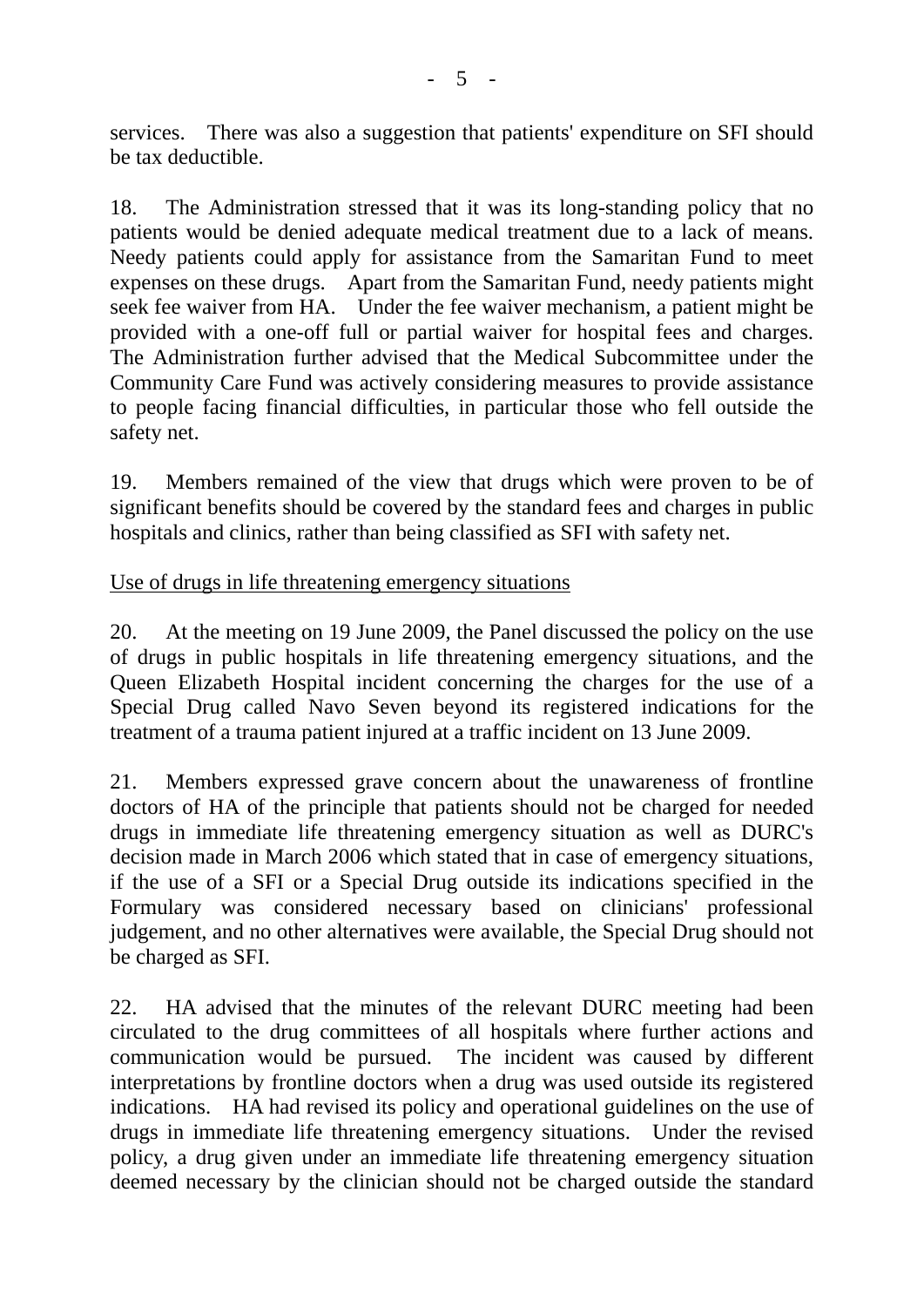fees and charges. The policy would apply to all drugs, including registered and unregistered drugs; drugs under the Formulary (i.e. General and Special Drugs used within and outside the specified indications, SFIs with or without safety net) and non-Formulary drugs; in-label use (i.e. used with the registered indications) and off-label use (i.e. used outside the registered indications). Individual hospitals should develop their own operational procedures on the use of drugs in immediate life threatening emergency situations, such as the decision process, clinical guidelines to guide clinicians on the use of drugs for immediate life saving purposes, etc. A circular on the subject was issued to all professional staff on 29 June 2009.

# Mode of supply of SFI drugs

23. Members were advised of HA's proposal to expand the supply of SFI drugs at HA pharmacies to cover all SFI drugs prescribed to patients by HA doctors at the meeting on 10 July 2006. In order to minimize interference with the private market, prices for the expanded SFI drugs supplied by HA (i.e. SFI drugs not within the existing three categories mentioned in paragraph 5 above) would be set at rates which were comparable to the levels in the market so as not to restrict patients' choice from obtaining SFI drugs from other sources.

24. The Panel held a series of meetings to discuss HA's proposal and received the views of deputations. The Consumer Council and patient groups generally welcomed the supply of SFI drugs by HA, as this would provide an assurance of continuous supply of safe and quality drugs at reasonable prices and convenience. On the other hand, pharmacist groups considered that public-private collaboration in the supply of SFI drugs, such as allowing community pharmacies to be set up in HA hospitals to sell SFI drugs to HA patients, was the solution that would truly benefit patients.

25. Concern was raised over the appropriateness for HA, as a public organization, going into business as a retailer of medicines and competing with the private pharmacies for the business. There was also concern over the possibility that community pharmacies in public hospitals would be monopolized by large retail pharmacy groups whose profit-driven nature would likely lead to an increase in drug prices.

26. At the meeting on 12 February 2007, the Administration was requested to report to the Panel when the HA Board had come to a view on the supply of SFI drugs before implementation.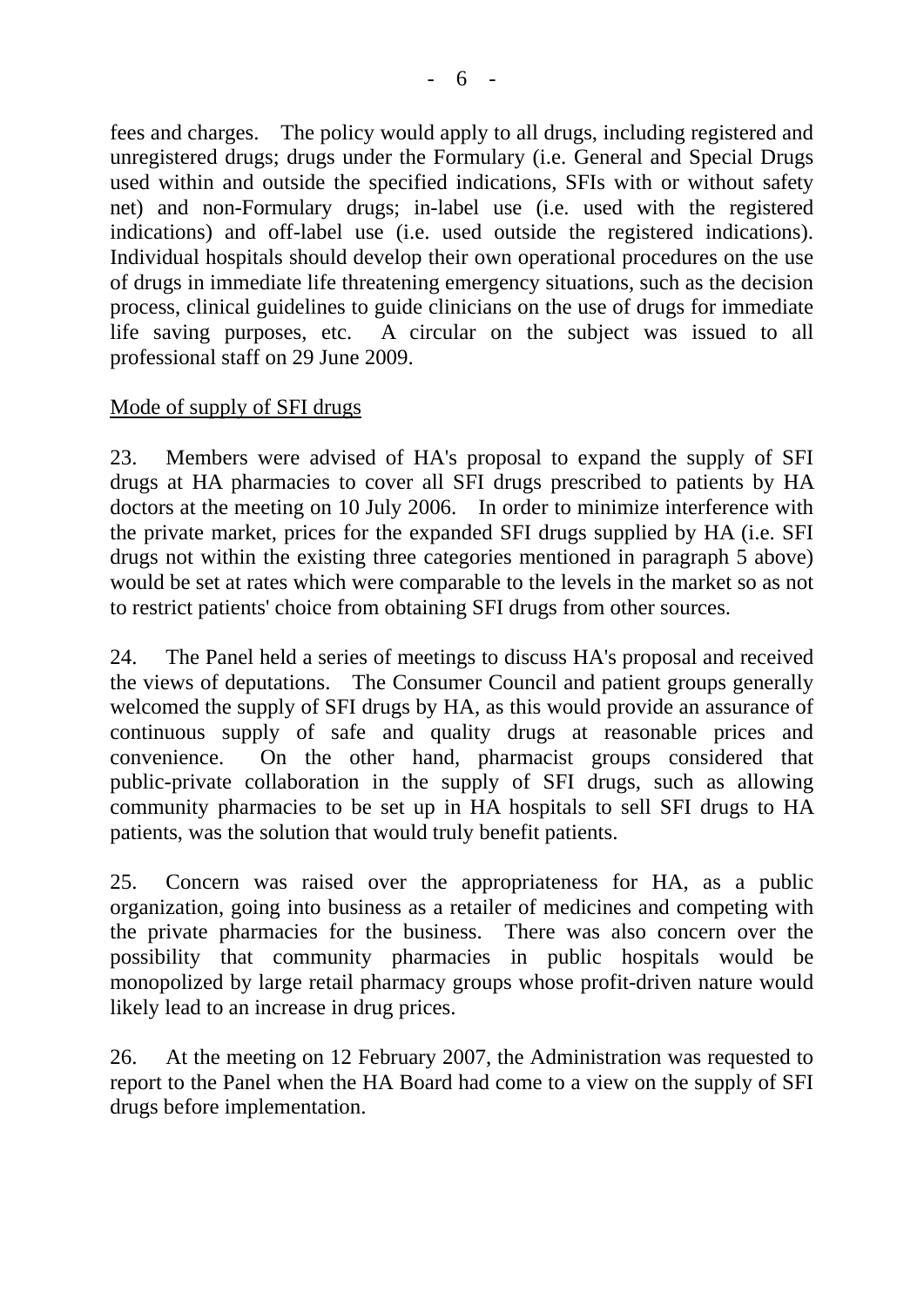#### Procurement of drugs for public hospitals

27. There was a view that frequent change of the suppliers of drugs for public hospitals should be avoided in order to minimize dispensing errors. HA responded that its drug procurement mechanism followed the requirements of the World Trade Organization. Patent drugs would be procured through single tender whilst off-patent generic drugs would be procured through open tender. Due regard would be given to the quality and price of the drugs when assessing the submissions in an open tender.

### **Recent developments**

28. Subsequent to the meeting on 14 February 2011, the Administration advised the Panel in writing on 21 April 2011 that in response to members' request to enhance the transparency of the Formulary, HA proposed to implement the following measures in phases, starting from the second quarter of 2011-

- (a) posting information in relation to the professional composition of DAC and the various expert panels for individual specialties to HA's website for public information, but names of individual members serving on DAC and the relevant expert panels would not be disclosed to minimize unwarranted pressure on the committee members and to ensure their impartiality;
- (b) uploading regularly the list of new drugs to be reviewed by DAC to HA's website;
- (c) uploading the full drug list for review of DAC to HA's Intranet website for staff's information to strengthen internal communication;
- (d) uploading to HA's Intranet and Internet websites the decisions of DAC on individual applications for new drug evaluation, together with a list of reference that had been taken into account in the process of consideration of the applications;
- (e) meeting with patient representatives by the Chief Executive of HA to receive their views on patient services through a platform established in early 2011; and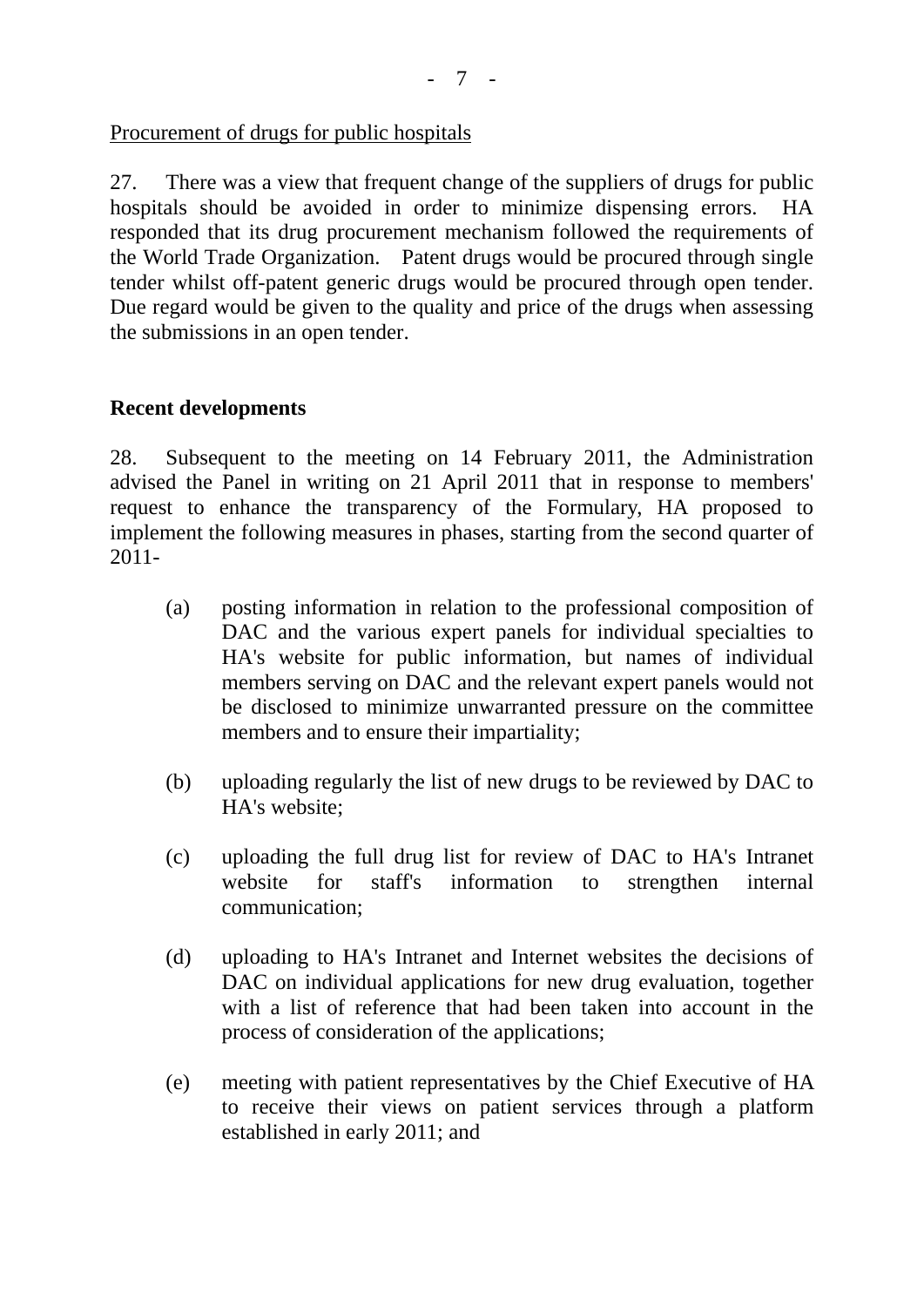(f) developing a search engine for the Formulary available at HA's website to improve accessibility to information on individual drugs and adding a hyperlink of the most up-to-date version of the Formulary to HA's "Smart Patient" website which provides comprehensive patient-related and disease-based information to make the Formulary more accessible to patients.

### **Relevant papers**

29. A list of the relevant papers on the Legislative Council website is in the **Appendix**.

Council Business Division 2 Legislative Council Secretariat 8 June 2011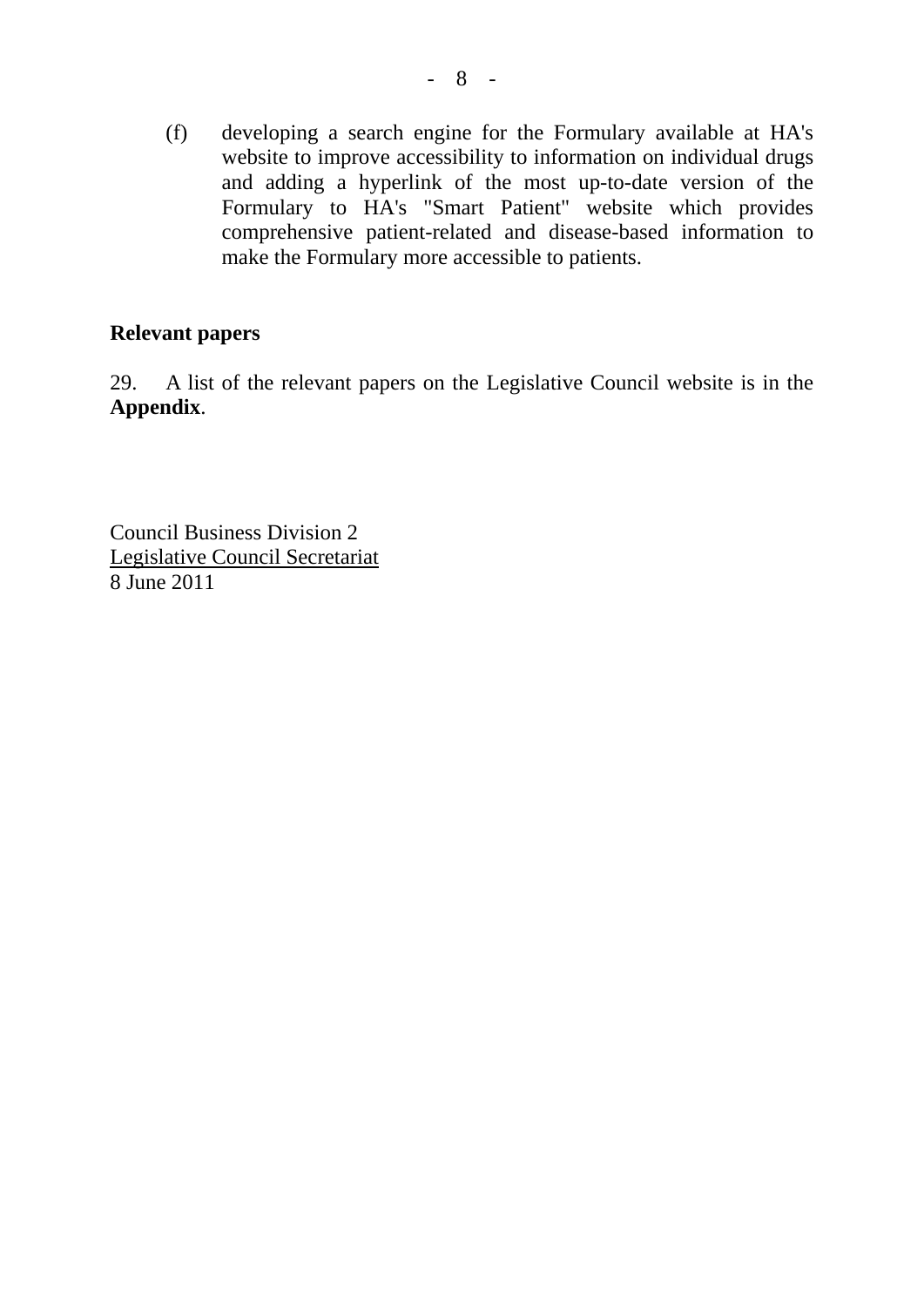# **Appendix**

# **Relevant papers on the Drug Formulary of the Hospital Authority**

| <b>Committee</b> | Date of meeting | Paper                        |
|------------------|-----------------|------------------------------|
| Panel on Health  | 31.1.2005       | Agenda                       |
| <b>Services</b>  | (Item I)        | <b>Minutes</b>               |
|                  |                 | CB(2)1049/04-05(01) (Chinese |
|                  |                 | <i>version only)</i>         |
|                  |                 |                              |
| Panel on Health  | 8.3.2005        | <b>Agenda</b>                |
| <b>Services</b>  | (Item I)        | <b>Minutes</b>               |
|                  |                 |                              |
| Panel on Health  | 13.6.2005       | <b>Agenda</b>                |
| <b>Services</b>  | (Item V)        | <b>Minutes</b>               |
|                  |                 | $CB(2)2705/04-05(01)$        |
|                  |                 |                              |
| Panel on Health  | 10.7.2006       | <u>Agenda</u>                |
| Services         | (Item IV)       | <b>Minutes</b>               |
|                  |                 | $CB(2)3090/05-06(01)$        |
|                  |                 | $CB(2)747/06-07(01)$         |
|                  |                 |                              |
| Panel on Health  | 25.9.2006       | <b>Agenda</b>                |
| Services         | (Item I)        | <b>Minutes</b>               |
|                  |                 |                              |
| Panel on Health  | 23.1.2007       | <b>Agenda</b>                |
| Services         | (Item I)        | <b>Minutes</b>               |
|                  |                 | $CB(2)1894/06-07(01)$        |
|                  |                 |                              |
| Panel on Health  | 12.2.2007       | <u>Agenda</u>                |
| Services         | (Item III)      | <b>Minutes</b>               |
|                  |                 |                              |
| Panel on Health  | 24.6.2008       | <b>Agenda</b>                |
| <b>Services</b>  | (Item I)        | <b>Minutes</b>               |
|                  |                 | $CB(2)23/08-09(01)$          |
|                  |                 |                              |
| Panel on Health  | 10.11.2008      | <b>Agenda</b>                |
| <b>Services</b>  | (Item IV)       | <b>Minutes</b>               |
|                  |                 |                              |